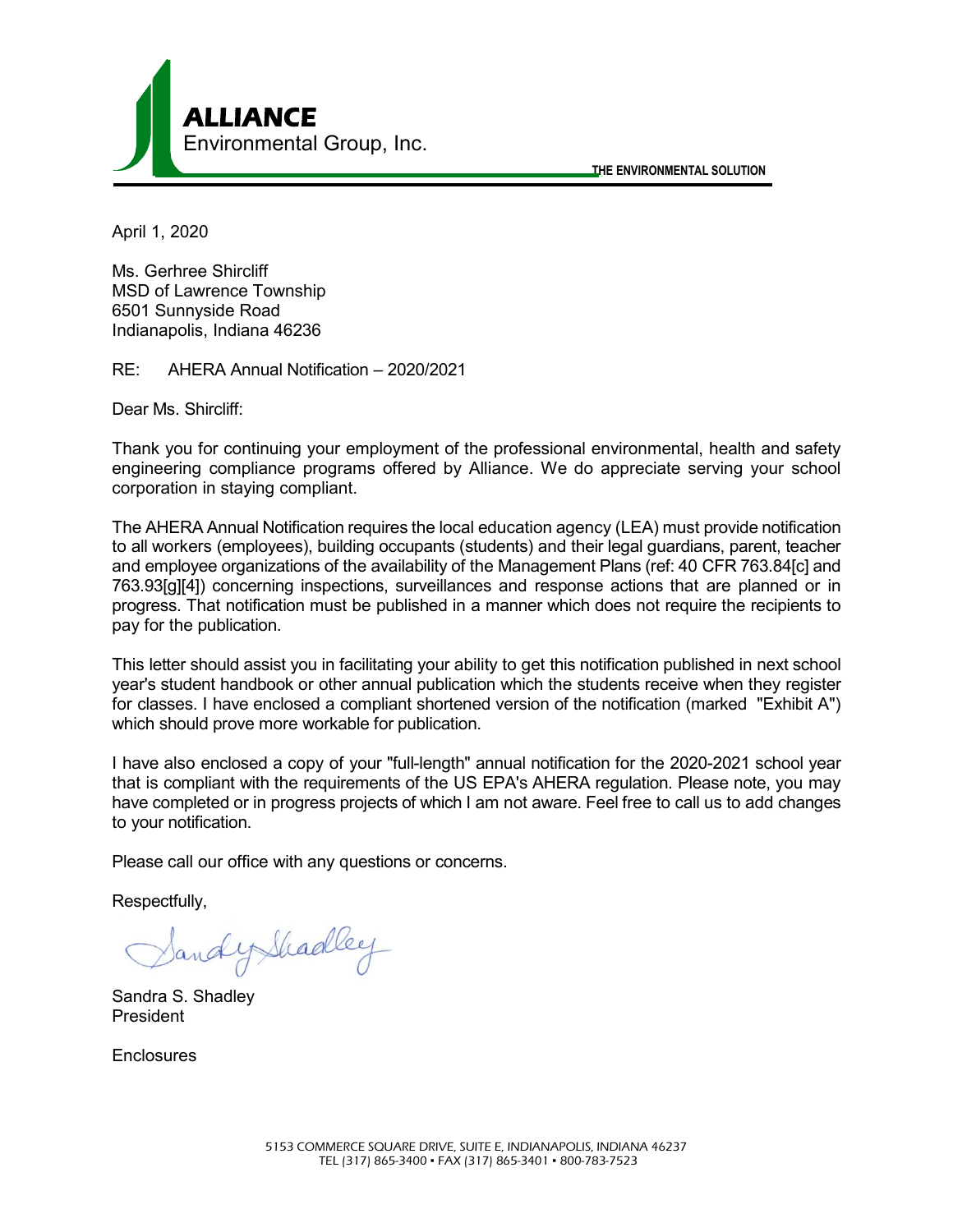## AHERA ANNUAL NOTICE M.S.D. of LAWRENCE TOWNSHIP

This information is being published to comply with the requirements of 40 CFR 763, Subpart E, Asbestos Containing Materials in Schools. This regulation, commonly known as the "AHERA" rule, requires local education agencies, such as this one, to perform certain tasks regarding the presence and control of asbestos containing materials in the buildings under the jurisdiction of the local education agency.

These include but are not limited to:

- 1. Developing an asbestos management plan which is designed to outline procedures and guidelines for the initial inspection, triennial re-inspection, and 6-month periodic surveillance of asbestos-containing materials that are present in the buildings.
- 2. Provide awareness training and additional training to selected school employees.
- 3. Periodically notify all workers and occupants, or their local guardians, parent teacher organizations, and collective bargaining organizations of the availability of asbestos management plans, the location of same and the times that the plans may be reviewed.

This notification is to advise all patrons, occupants, or their legal guardians, collective bargaining organizations, and parent-teacher organizations, that the asbestos management plans required under this act are available for review upon request. The plans can be viewed by any person during normal business hours of the school. Interested parties wishing to inquire about the plans should contact the individual school office. Digital copies of the plans for all buildings under the jurisdiction of this local education agency are available by request at the Educational Services Center, which is located at 6501 Sunnyside Road, Indianapolis, Indiana 46236; telephone number (317) 423-7575. Inquiries regarding any facet of the regulation or the management plans should be directed to Ms. Gerhree Shircliff at the above telephone number during regular business hours.

M.S.D. of Lawrence Township school facilities and buildings which contain asbestos-containing materials (ACMs) and must comply with the 40 CFR 763, Subpart E (AHERA) regulations include:

## **Lawrence North High School; Belzer Middle School; Mary Evelyn Castle, Crestview, Harrison Hill, Indian Creek and Skiles Test Elementary Schools; Educational Services Center**

Listed is a brief description of asbestos projects currently ongoing and completed at our facilities this past school year, as well as activities currently scheduled for the 2020/2021 school year. Detailed reports of each activity will become a part of each school's asbestos management plan and may be reviewed online.

- \* The next required triennial re-inspection will be conducted in September 2021.
- \* The required six-month periodic surveillance was conducted in September2019.
- \* The required six-month periodic surveillance activities are scheduled for March and September each year.
- \* Projects scheduled for 2020/2021 with possible asbestos abatement: Lawrence North High School

School facilities and buildings that are asbestos free and require no surveillance or reinspection are:

## **Lawrence Central High School, Fall Creek Valley Middle School, Amy Beverland, Brook Park, Forest Glen, Oaklandon, Sunnyside and Winding Ridge Elementary Schools, Transportation Building, McKenzie Career Center and the Early Learning Centers**

The Operation/Maintenance Building is no longer owned by M.S.D of Lawrence.